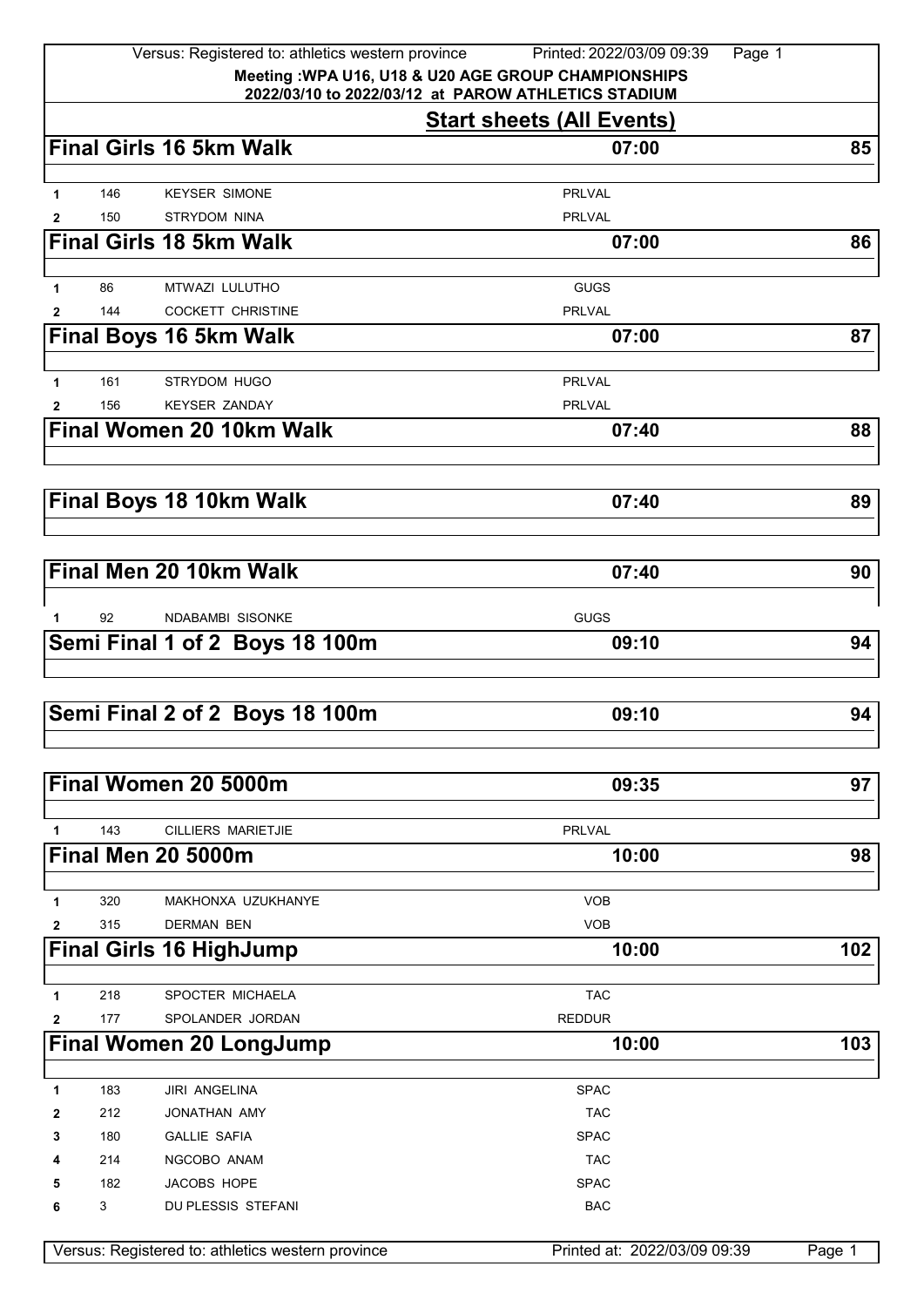|                |     | Versus: Registered to: athletics western province   | Printed: 2022/03/09 09:39<br>Page 2 |        |
|----------------|-----|-----------------------------------------------------|-------------------------------------|--------|
|                |     | Meeting: WPA U16, U18 & U20 AGE GROUP CHAMPIONSHIPS |                                     |        |
|                |     | 2022/03/10 to 2022/03/12 at PAROW ATHLETICS STADIUM |                                     |        |
| $\overline{7}$ | 245 | LINKS DZITKA                                        | <b>UWC</b>                          |        |
|                |     | <b>Final Boys 16 Discus</b>                         | 1.5kg<br>10:00                      | 104    |
|                |     |                                                     |                                     |        |
| 1              | 29  | LE ROUX JUAN                                        | <b>BAC</b>                          |        |
| $\mathbf{2}$   | 24  | DU TOIT FRANCOIS (ARMAND)                           | <b>BAC</b>                          |        |
|                |     | Semi Final 1 of 2 Boys 18 200m                      | 10:35                               | 108    |
|                |     | Semi Final 2 of 2 Boys 18 200m                      | 10:35                               | 108    |
|                |     |                                                     |                                     |        |
|                |     | Final Girls 16 800m                                 | 11:00                               | 111    |
|                |     |                                                     |                                     |        |
| 4              | 52  | <b>AUCAMP MILA</b>                                  | <b>BOXER</b>                        |        |
| 5              | 208 | DAVIDS AMMAARAH                                     | <b>TAC</b>                          |        |
| 6              | 232 | DARRIES MUDJAYIDAH                                  | <b>ULTRA</b>                        |        |
|                |     | <b>Final Girls 18 HighJump</b>                      | 11:00                               | 112    |
|                |     |                                                     |                                     |        |
|                |     | <b>Final Girls 16 LongJump</b>                      | 11:00                               | 113    |
| 1              | 209 | DE KLERK ALICIA                                     | <b>TAC</b>                          |        |
| 2              | 248 | <b>VAN STADEN MICHE</b>                             | <b>UWC</b>                          |        |
| 3              | 231 | CROUS QAADIRAH                                      | <b>ULTRA</b>                        |        |
| 4              | 219 | <b>UDENZE CHISOM</b>                                | <b>TAC</b>                          |        |
| 5              | 142 | <b>BOER JORDAN</b>                                  | <b>PRLVAL</b>                       |        |
|                |     | <b>Final Boys 18 Discus</b>                         | 11:00                               | 114    |
|                |     |                                                     |                                     |        |
| 1              | 91  | <b>MTEBENI KARABO</b>                               | <b>GUGS</b>                         |        |
| 2              | 101 | <b>DAVIDS MUBAARIK</b>                              | <b>ITHEKO</b>                       |        |
| 3              | 22  | <b>BURGESS JORDAN</b>                               | <b>BAC</b>                          |        |
| 4              | 160 | STEENKAMP RONAN                                     | <b>PRLVAL</b>                       |        |
|                |     | Final Boys 16 800m                                  | 11:05                               | 115    |
| 1              | 227 | PRINCE TIYARN                                       | <b>TAC</b>                          |        |
| 2              | 288 | DAMARA BADRODEEN                                    | <b>VELAC</b>                        |        |
| 3              | 77  | FIELD KEENE                                         | <b>FAIRHS</b>                       |        |
| 4              | 124 | SOGA BRANDON                                        | <b>MPT</b>                          |        |
| 5              | 164 | BENECKE ALEXANDER                                   | <b>RBHS</b>                         |        |
| 6              | 195 | PETERSEN TRISTAN                                    | <b>SPAC</b>                         |        |
| 7              | 69  | OPPERMAN JAIDEN                                     | EAC                                 |        |
| 8              | 310 | <b>BHEBHA SIVE</b>                                  | <b>VOB</b>                          |        |
|                |     | Final Boys 18 800m                                  | 11:15                               | 117    |
|                |     |                                                     |                                     |        |
|                |     | Final Women 20 800m                                 | 11:20                               | 118    |
| 4              | 85  | MABENTSELA SIWAPHIWE                                | <b>GUGS</b>                         |        |
|                |     | Versus: Registered to: athletics western province   | Printed at: 2022/03/09 09:39        | Page 2 |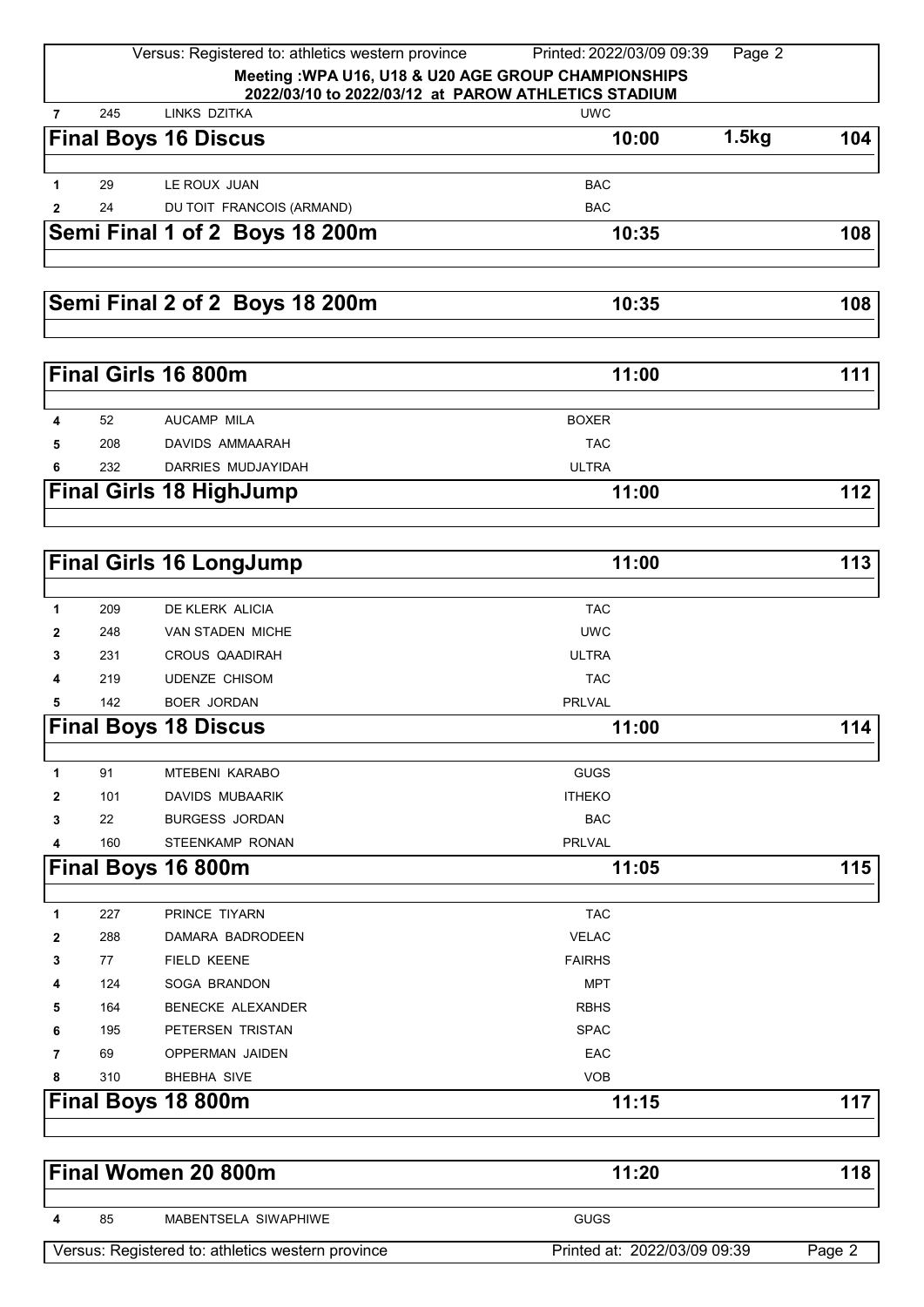## Versus: Registered to: athletics western province Printed: 2022/03/09 09:39 Page 3 **Meeting :WPA U16, U18 & U20 AGE GROUP CHAMPIONSHIPS 2022/03/10 to 2022/03/12 at PAROW ATHLETICS STADIUM**

|  | l<br>$\mathbf{4}$ |
|--|-------------------|
|  |                   |

 243 JOOSTE TAMICA UWC **Final Men 20 800m** 11:25 119

|                |     | Final Girls 16 400m        | 11:35         | 120 |
|----------------|-----|----------------------------|---------------|-----|
| 3              | 208 | <b>DAVIDS AMMAARAH</b>     | <b>TAC</b>    |     |
| 4              | 129 | <b>SCHOLTZ CARLIN</b>      | <b>MRWAC</b>  |     |
| 5              | 5   | <b>HENDRICKS SHAKIRA</b>   | <b>BAC</b>    |     |
| 6              | 248 | <b>VAN STADEN MICHE</b>    | <b>UWC</b>    |     |
| $\overline{7}$ | 220 | <b>UYS EMMA</b>            | <b>TAC</b>    |     |
|                |     | Final Boys 16 400m         | 11:40         | 121 |
| 3              | 195 | PETERSEN TRISTAN           | <b>SPAC</b>   |     |
| 4              | 38  | SALIE ANEEQ                | <b>BAC</b>    |     |
| 5              | 111 | CLAUDE JOSHUA KALEMBA      | <b>MELKAC</b> |     |
| 6              | 47  | DE KLERK LUKE              | <b>BERGHS</b> |     |
| $\overline{7}$ | 227 | PRINCE TIYARN              | <b>TAC</b>    |     |
|                |     | <b>Final Girls 18 400m</b> | 11:45         | 122 |
|                |     |                            |               |     |
| 3              | 304 | <b>DUMEZWENI SINESIPHO</b> | <b>VOB</b>    |     |
| 4              | 54  | <b>NEL MARNE</b>           | <b>DFM</b>    |     |
| 5              | 328 | ZGERSKI AVA IVANOVNA       | <b>WCAC</b>   |     |
| 6              | 126 | <b>JANSEN GRAYNICIA</b>    | <b>MRWAC</b>  |     |
| 7              | 275 | <b>JURIES ZOE</b>          | <b>VELAC</b>  |     |
|                |     | Final Boys 18 400m         | 11:50         | 123 |

| <b>Final Women 20 400m</b><br>11:55 |             |     |
|-------------------------------------|-------------|-----|
| <b>GARCIA MIAH</b><br>210           | <b>TAC</b>  |     |
| <b>JIRI ANGELINA</b><br>183         | <b>SPAC</b> |     |
| APRIL TYLOR<br>116                  | MILH        |     |
| Final Men 20 400m                   | 12:00       | 125 |
|                                     |             |     |

|                | <b>Final Women 20 HighJump</b> |                                | 12:00         | 129 |
|----------------|--------------------------------|--------------------------------|---------------|-----|
| 1              | 201                            | <b>HORN MICHAELA</b>           | <b>STRAND</b> |     |
| $\overline{2}$ | 3                              | DU PLESSIS STEFANI             | <b>BAC</b>    |     |
|                |                                | <b>Final Girls 18 LongJump</b> | 12:00         | 130 |
| 1              | 70                             | LOUW CELEST                    | <b>EKAC</b>   |     |
| $\overline{2}$ | 246                            | MAGGOTT SHANA                  | <b>UWC</b>    |     |
| 3              | 53                             | <b>HULLEY LIVIA</b>            | <b>DFM</b>    |     |
| 4              | 328                            | ZGERSKI AVA IVANOVNA           | <b>WCAC</b>   |     |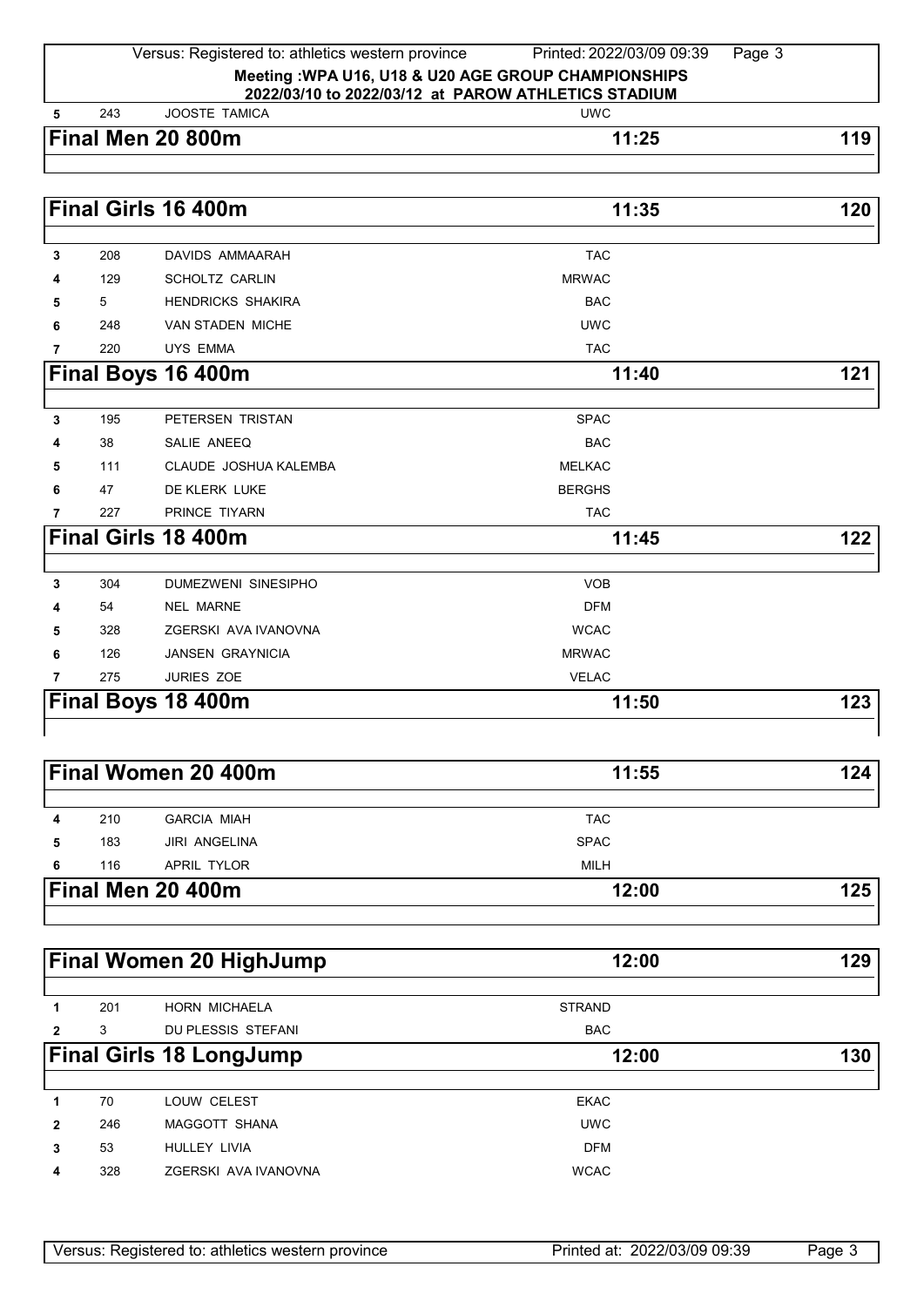|                |     | Versus: Registered to: athletics western province                                                          | Printed: 2022/03/09 09:39    | Page 4 |        |
|----------------|-----|------------------------------------------------------------------------------------------------------------|------------------------------|--------|--------|
|                |     | Meeting: WPA U16, U18 & U20 AGE GROUP CHAMPIONSHIPS<br>2022/03/10 to 2022/03/12 at PAROW ATHLETICS STADIUM |                              |        |        |
|                |     | <b>Final Men 20 Discus</b>                                                                                 | 12:00                        |        | 131    |
| $\mathbf{1}$   | 203 | <b>SMIT CHRISTOPHER</b>                                                                                    | <b>STRAND</b>                |        |        |
| 2              | 202 | <b>HARRIS VIAAN</b>                                                                                        | <b>STRAND</b>                |        |        |
| 3              | 40  | SOEKOE PIETER DIRK                                                                                         | <b>BAC</b>                   |        |        |
| 4              | 234 | ARENDSE JARRED                                                                                             | <b>ULTRA</b>                 |        |        |
|                |     | <b>Final Girls 16 90m Hurdles</b>                                                                          | 12:15                        |        | 132    |
| 4              | 98  | <b>HARTZENBERG HAIDEE</b>                                                                                  | <b>ITHEKO</b>                |        |        |
| 5              | 17  | <b>TEN CATE AMY</b>                                                                                        | <b>BAC</b>                   |        |        |
| 6              | 95  | HOLTZHAUSEN LEILA                                                                                          | <b>HELHAR</b>                |        |        |
|                |     | <b>Final Girls 18 100m Hurdles</b>                                                                         | 12:25                        |        | 133    |
|                |     |                                                                                                            |                              |        |        |
| 4              | 181 | <b>GREEN CLEO</b>                                                                                          | <b>SPAC</b>                  |        |        |
| 5              | 10  | OBERHOLZER LANA                                                                                            | <b>BAC</b>                   |        |        |
|                |     | <b>Final Women 20 100m Hurdles</b>                                                                         | 12:35                        |        | 134    |
| 5              | 215 | <b>OTTO ABIGAIL</b>                                                                                        | <b>TAC</b>                   |        |        |
|                |     | <b>Final Boys 16 100m Hurdles</b>                                                                          | 12:40                        | 84cm   | 135    |
|                |     |                                                                                                            |                              |        |        |
| 3              | 105 | <b>JACK NAEEM</b>                                                                                          | <b>ITHEKO</b>                |        |        |
| 4              | 196 | PETERSEN JAYDON                                                                                            | <b>SPAC</b>                  |        |        |
| 5              | 163 | ANIBAL CEM                                                                                                 | <b>RBHS</b>                  |        |        |
| 6              | 124 | SOGA BRANDON                                                                                               | <b>MPT</b>                   |        |        |
| 7              | 33  | <b>MEIRING SIMON</b>                                                                                       | <b>BAC</b>                   |        |        |
| 8              | 39  | <b>SMIT EBEN</b>                                                                                           | <b>BAC</b>                   |        |        |
|                |     | <b>Final Boys 18 110m Hurdles</b>                                                                          | 12:50                        |        | 136    |
| 1              | 108 | <b>SOLOMONS JADEN</b>                                                                                      | <b>ITHEKO</b>                |        |        |
| 2              | 103 | FRITZ JAYDEN                                                                                               | <b>ITHEKO</b>                |        |        |
| 3              | 72  | <b>EIMAN LATHAM</b>                                                                                        | <b>EKAC</b>                  |        |        |
| 4              | 221 | KOTZEE ETHAN                                                                                               | <b>TAC</b>                   |        |        |
| 5              | 97  | MITCHELL ASHWIN                                                                                            | <b>IND</b>                   |        |        |
| 6              | 99  | <b>CONSTANT JUNAID</b>                                                                                     | <b>ITHEKO</b>                |        |        |
| $\overline{7}$ | 48  | <b>KLEINSCHMIDT AARON</b>                                                                                  | <b>BONAC</b>                 |        |        |
| 8              | 30  | LEHMENSICH CHRISTIAAN                                                                                      | <b>BAC</b>                   |        |        |
|                |     | Final Men 20 110m Hurdles                                                                                  | 13:00                        |        | 137    |
| 3              | 104 | <b>ISMAIL MUJAAHID</b>                                                                                     | <b>ITHEKO</b>                |        |        |
| 4              | 256 | <b>ELIAS SHERWIN</b>                                                                                       | <b>UWC</b>                   |        |        |
| 5              | 136 | ANYANWUAGWU CHUKUEMEKA                                                                                     | <b>PLUMHS</b>                |        |        |
| 6              | 81  | SIBOZO ZAM                                                                                                 | <b>FAIRHS</b>                |        |        |
| 7              | 27  | <b>JACOBS DENMAR</b>                                                                                       | <b>BAC</b>                   |        |        |
| 8              | 199 | YON DIONDRE                                                                                                | <b>SPAC</b>                  |        |        |
|                |     | <b>Final Men 20 HighJump</b>                                                                               | 13:00                        |        | 138    |
|                |     |                                                                                                            |                              |        |        |
| 1              | 194 | <b>OLIVER LIAM</b>                                                                                         | <b>SPAC</b>                  |        |        |
| 2              | 172 | MOHAMED-FAKIER MAHMOOD                                                                                     | <b>RBHS</b>                  |        |        |
|                |     | Versus: Registered to: athletics western province                                                          | Printed at: 2022/03/09 09:39 |        | Page 4 |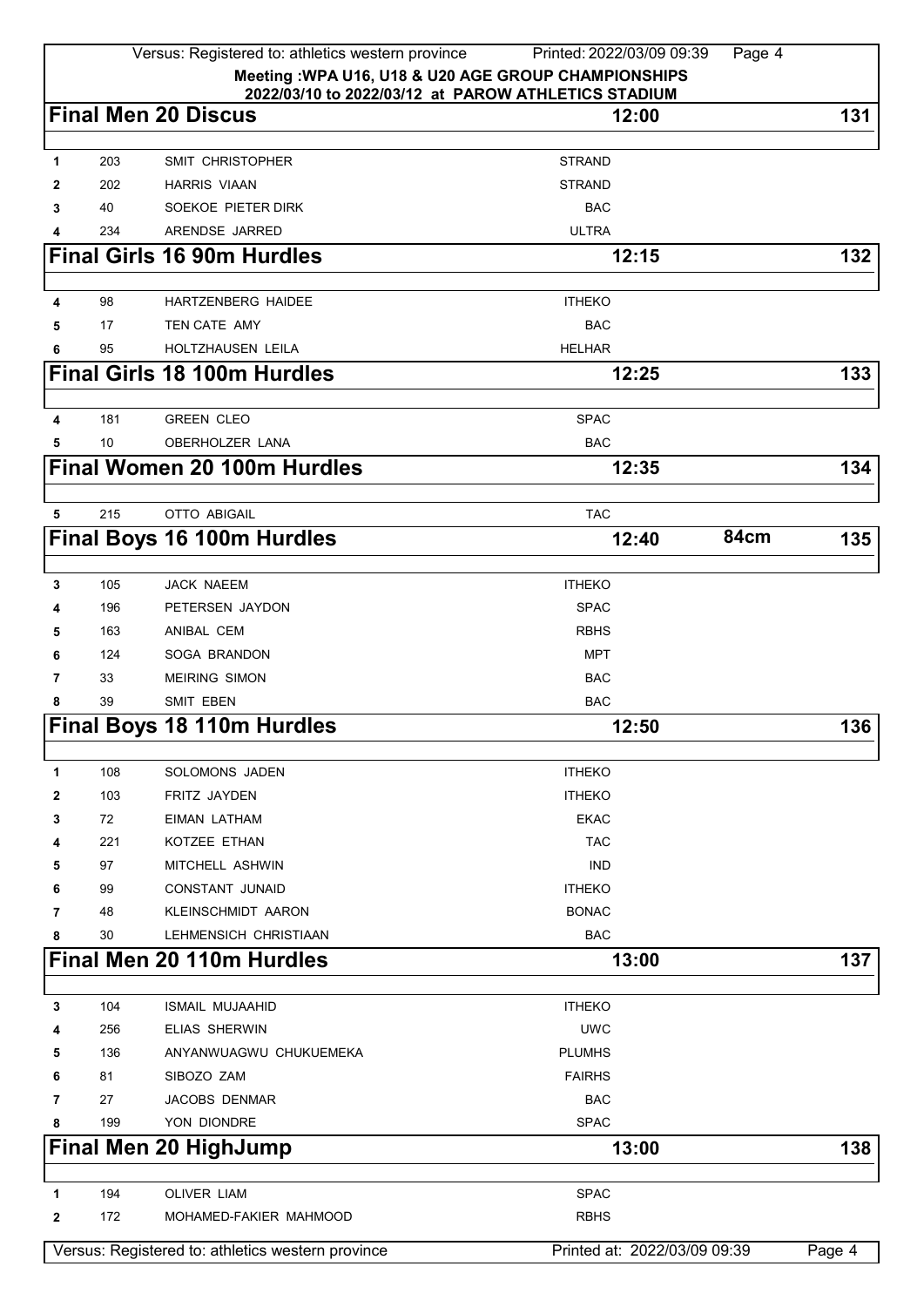|              |              | Versus: Registered to: athletics western province | Printed: 2022/03/09 09:39                            | Page 5 |        |
|--------------|--------------|---------------------------------------------------|------------------------------------------------------|--------|--------|
|              |              |                                                   | Meeting : WPA U16, U18 & U20 AGE GROUP CHAMPIONSHIPS |        |        |
|              |              |                                                   | 2022/03/10 to 2022/03/12 at PAROW ATHLETICS STADIUM  |        |        |
| 3            | 197          | PETERSEN STORM                                    | <b>SPAC</b>                                          |        |        |
|              |              | <b>Final Boys 16 LongJump</b>                     | 13:00                                                |        | 139    |
|              |              |                                                   |                                                      |        |        |
| 1            | 196          | PETERSEN JAYDON                                   | <b>SPAC</b>                                          |        |        |
| 2            | 189          | <b>HILL KIERAN</b>                                | <b>SPAC</b>                                          |        |        |
| 3            | 225          | NICHOLL ALEXANDER                                 | <b>TAC</b>                                           |        |        |
| 4            | 238          | <b>MALLUM SAEED</b>                               | <b>ULTRA</b>                                         |        |        |
| 5            | 332          | VON DER HEYDEN DANIEL                             | <b>BISHOPS RUNNING CLUB</b>                          |        |        |
| 6            | 333          | ABRAHAMS JOSE ADEN                                | <b>MPT</b>                                           |        |        |
|              |              | <b>Final Girls 16 Discus</b>                      | 13:00                                                | 1kg    | 140    |
|              |              |                                                   |                                                      |        |        |
| 1            | 6            | <b>JOHNSON AIMEE</b>                              | <b>BAC</b>                                           |        |        |
| 2            | $\mathbf{1}$ | <b>CHALMERS ALISON</b>                            | <b>BAC</b>                                           |        |        |
| 3            | 16           | SWART MAREIJKA                                    | <b>BAC</b>                                           |        |        |
|              | 118          | <b>FOCI KHANYA</b>                                | <b>MPT</b>                                           |        |        |
|              |              | Final Girls 16 100m                               | 14:00                                                |        | 141    |
|              |              |                                                   |                                                      |        |        |
|              |              |                                                   |                                                      |        |        |
|              |              | Final Boys 16 100m                                | 14:05                                                |        | 142    |
|              |              |                                                   |                                                      |        |        |
|              |              |                                                   |                                                      |        |        |
|              |              | Final Girls 18 100m                               | 14:10                                                |        | 143    |
|              |              |                                                   |                                                      |        |        |
|              |              |                                                   |                                                      |        |        |
|              |              | Final Boys 18 100m                                | 14:15                                                |        | 144    |
|              |              |                                                   |                                                      |        |        |
|              |              |                                                   |                                                      |        |        |
|              |              | Final Women 20 100m                               | 14:20                                                |        | 145    |
|              |              |                                                   |                                                      |        |        |
|              |              |                                                   |                                                      |        |        |
|              |              | Final Men 20 100m                                 | 14:25                                                |        | 146    |
|              |              |                                                   |                                                      |        |        |
|              |              |                                                   |                                                      |        |        |
|              |              | <b>Final Boys 18 HighJump</b>                     | 14:30                                                |        | 147    |
|              |              |                                                   |                                                      |        |        |
| 1            | 43           | VON WIELLIGH LOGAN                                | <b>BAC</b>                                           |        |        |
| 2            | 42           | VAN DEN HEEVER JORDAN                             | <b>BAC</b>                                           |        |        |
| 3            | 193          | MARCUS JAMIEL                                     | <b>SPAC</b>                                          |        |        |
| 4            | 154          | <b>GOUWS CHRISTOPHER</b>                          | PRLVAL                                               |        |        |
| 5            | 101          | DAVIDS MUBAARIK                                   | <b>ITHEKO</b>                                        |        |        |
|              |              | <b>Final Men 20 LongJump</b>                      | 14:30                                                |        | 148    |
|              |              |                                                   |                                                      |        |        |
| $\mathbf{1}$ | 185          | <b>BILOMBA GRADI</b>                              | <b>SPAC</b>                                          |        |        |
| 2            | 188          | DU TOIT CORION                                    | <b>SPAC</b>                                          |        |        |
| 3            | 194          | OLIVER LIAM                                       | <b>SPAC</b>                                          |        |        |
| 4            | 191          | KABUYA MUANZA                                     | <b>SPAC</b>                                          |        |        |
| 5            | 197          | PETERSEN STORM                                    | <b>SPAC</b>                                          |        |        |
| 6            | 267          | TITO ISMA-EEL                                     | <b>UWC</b>                                           |        |        |
|              |              | Versus: Registered to: athletics western province | Printed at: 2022/03/09 09:39                         |        | Page 5 |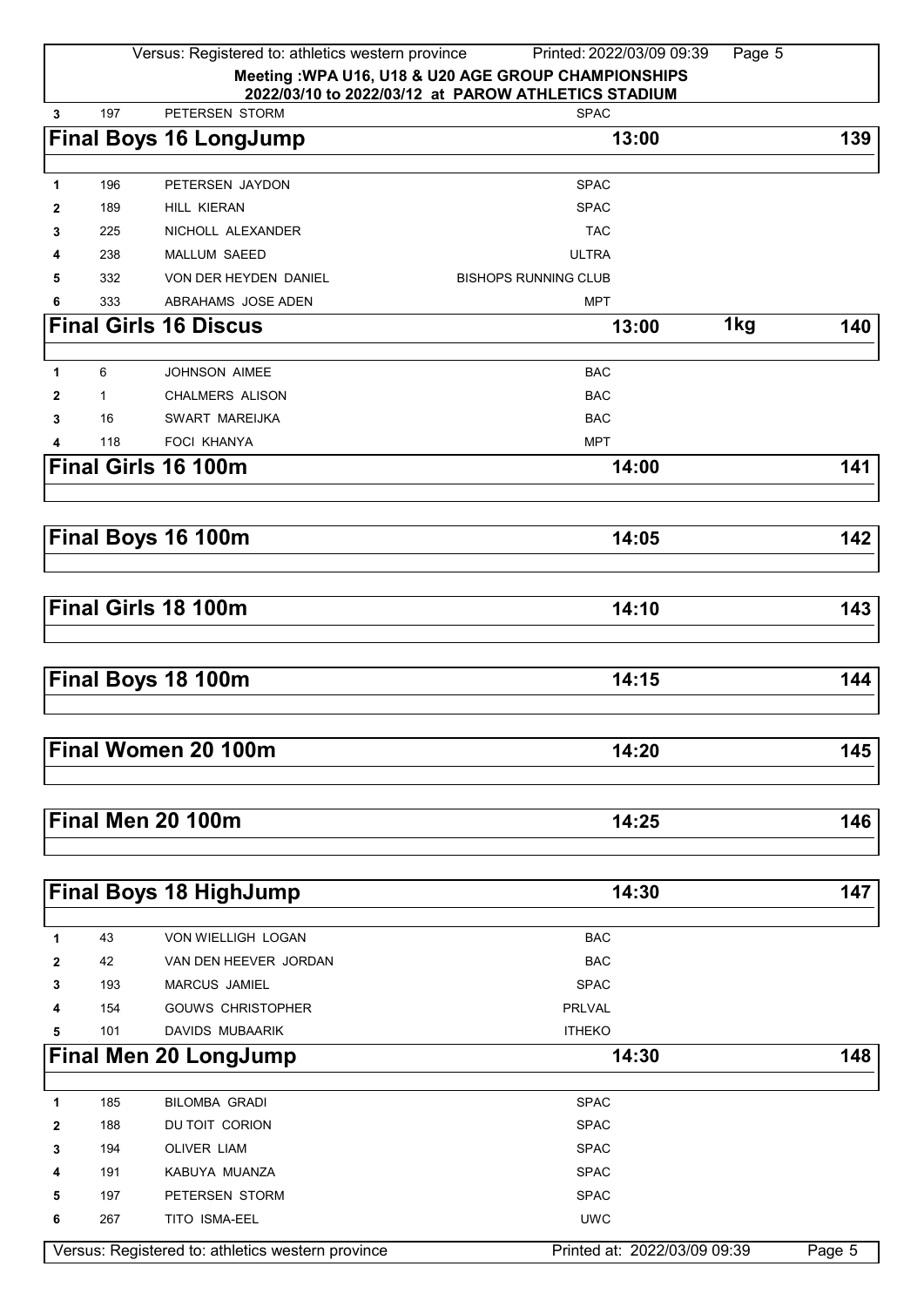|                |     | Versus: Registered to: athletics western province   | Printed: 2022/03/09 09:39                           | Page 6 |
|----------------|-----|-----------------------------------------------------|-----------------------------------------------------|--------|
|                |     | 2022/03/10 to 2022/03/12 at PAROW ATHLETICS STADIUM | Meeting: WPA U16, U18 & U20 AGE GROUP CHAMPIONSHIPS |        |
| $\overline{7}$ | 114 | KITWANGA EPHRAIM                                    | <b>MELKAC</b>                                       |        |
| 8              | 45  | <b>WALTERS ZANE</b>                                 | <b>BAC</b>                                          |        |
| 9              | 139 | MWAPE GEDEON                                        | <b>PLUMHS</b>                                       |        |
| 10             | 199 | YON DIONDRE                                         | <b>SPAC</b>                                         |        |
|                |     | <b>Final Girls 18 Discus</b>                        | 14:30                                               | 149    |
|                |     |                                                     |                                                     |        |
| 1              | 4   | <b>GOUWS ANJA</b>                                   | <b>BAC</b>                                          |        |
| 2              | 2   | CRONJE CHARLOTTE                                    | <b>BAC</b>                                          |        |
| 3              | 15  | SOLOMON JESSE                                       | <b>BAC</b>                                          |        |
| 4              | 217 | SERROTTI CHLOE                                      | <b>TAC</b>                                          |        |
|                |     | <b>Final Boys 16 300m Hurdles</b>                   | 14:40                                               | 150    |
| 1              | 333 | ABRAHAMS JOSE ADEN                                  | MPT                                                 |        |
| 2              | 227 | PRINCE TIYARN                                       | <b>TAC</b>                                          |        |
| 3              | 39  | <b>SMIT EBEN</b>                                    | <b>BAC</b>                                          |        |
| 4              | 196 | PETERSEN JAYDON                                     | <b>SPAC</b>                                         |        |
| 5              | 124 | SOGA BRANDON                                        | <b>MPT</b>                                          |        |
| 6              | 33  | <b>MEIRING SIMON</b>                                | <b>BAC</b>                                          |        |
| 7              | 34  | MKONYOVU THANDAZILE                                 | <b>BAC</b>                                          |        |
| 8              | 44  | <b>WALTERS KYLE</b>                                 | <b>BAC</b>                                          |        |
|                |     | <b>Final Girls 16 300m Hurdles</b>                  | 14:50                                               | 151    |
|                |     |                                                     |                                                     |        |
| 4              | 12  | PARKER CAYLIN                                       | <b>BAC</b>                                          |        |
| 5              | 95  | <b>HOLTZHAUSEN LEILA</b>                            | <b>HELHAR</b>                                       |        |
| 6              | 17  | TEN CATE AMY                                        | <b>BAC</b>                                          |        |
|                |     | <b>Final Girls 18 400m Hurdles</b>                  | 15:00                                               | 152    |
|                |     |                                                     |                                                     |        |
|                |     | Final Women 20 400m Hurdles                         | 15:05                                               | 153    |
|                |     |                                                     |                                                     |        |
|                |     |                                                     |                                                     |        |
|                |     | Final Boys 18 400m Hurdles                          | 15:15                                               | 154    |
| 3              | 99  | <b>CONSTANT JUNAID</b>                              | <b>ITHEKO</b>                                       |        |
| 4              | 123 | ROBSON KAYLEM                                       | <b>MPT</b>                                          |        |
| 5              | 193 | <b>MARCUS JAMIEL</b>                                | <b>SPAC</b>                                         |        |
| 6              | 221 | KOTZEE ETHAN                                        | <b>TAC</b>                                          |        |
|                |     | Final Men 20 400m Hurdles                           | 15:25                                               | 155    |
|                |     |                                                     |                                                     |        |
| 4              | 197 | PETERSEN STORM                                      | <b>SPAC</b>                                         |        |
| 5              | 81  | SIBOZO ZAM                                          | <b>FAIRHS</b>                                       |        |
| 6              | 329 | AFRICA RUSHDEAN                                     | <b>WESHS</b>                                        |        |
|                |     | <b>Final Boys 16 HighJump</b>                       | 15:30                                               | 156    |
| 1              | 198 | SAMUELS MATTHEW                                     | <b>SPAC</b>                                         |        |
| 2              | 141 | MANDISHONA SILAS CRISTIAN                           | <b>PORTHS</b>                                       |        |
|                |     |                                                     |                                                     |        |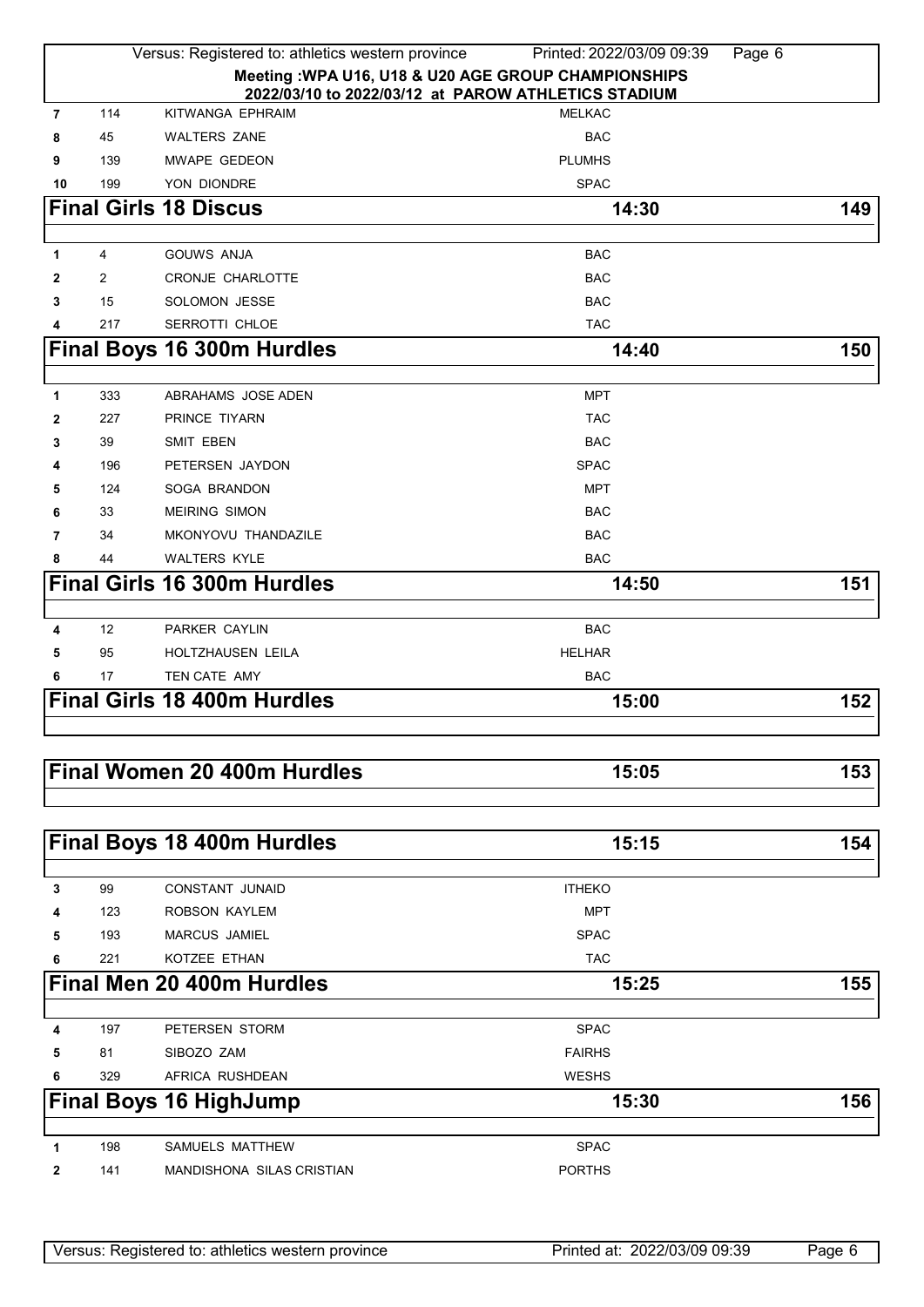|   |     | Versus: Registered to: athletics western province   | Printed: 2022/03/09 09:39 | Page 7 |
|---|-----|-----------------------------------------------------|---------------------------|--------|
|   |     | Meeting: WPA U16, U18 & U20 AGE GROUP CHAMPIONSHIPS |                           |        |
|   |     | 2022/03/10 to 2022/03/12 at PAROW ATHLETICS STADIUM |                           |        |
|   |     | <b>Final Boys 18 LongJump</b>                       | 15:30                     | 157    |
|   |     |                                                     |                           |        |
| 1 | 193 | <b>MARCUS JAMIEL</b>                                | <b>SPAC</b>               |        |
| 2 | 221 | KOTZEE ETHAN                                        | <b>TAC</b>                |        |
| 3 | 122 | <b>LAMONT REECE</b>                                 | <b>MPT</b>                |        |
| 4 | 35  | MUZOKOMBA PAVASHE                                   | <b>BAC</b>                |        |
| 5 | 97  | MITCHELL ASHWIN                                     | <b>IND</b>                |        |
| 6 | 186 | <b>CONSTANT BREYTON</b>                             | <b>SPAC</b>               |        |
| 7 | 228 | <b>RYAN KIRON</b>                                   | <b>TAC</b>                |        |
| 8 | 123 | <b>ROBSON KAYLEM</b>                                | <b>MPT</b>                |        |
| 9 | 42  | VAN DEN HEEVER JORDAN                               | <b>BAC</b>                |        |
|   |     | <b>Final Women 20 Discus</b>                        | 15:30                     | 158    |
|   | 87  | SOPHILE SIBONGILE                                   | <b>GUGS</b>               |        |
|   |     | Final Girls 16 200m                                 | 15:40                     | 159    |
|   |     |                                                     |                           |        |
|   |     | Final Boys 16 200m                                  | 15:45                     | 160    |

|     | <b>Final Girls 18 200m</b> | 15:50                     | 161 |
|-----|----------------------------|---------------------------|-----|
| 205 | <b>BRENNER ZAINAB</b>      | <b>TAC</b>                |     |
| 278 | <b>SAAL LANNICE</b>        | <b>VELAC</b>              |     |
| 272 | <b>GEORGE TERESKE</b>      | <b>VELAC</b>              |     |
| 246 | <b>MAGGOTT SHANA</b>       | <b>UWC</b>                |     |
| 151 | SWARTZ LOUWEN              | PRLVAL                    |     |
| 70  | LOUW CELEST                | <b>EKAC</b>               |     |
| 58  | <b>BOSMAN ANKIA</b>        | <b>DURHS</b>              |     |
| 280 | SOLOMONS JAIME             | <b>VELAC</b>              |     |
|     |                            | 15:55                     | 162 |
|     |                            | <b>Final Boys 18 200m</b> |     |

| <b>Final Women 20</b><br>200m |  |
|-------------------------------|--|
|                               |  |

| $\sim$ 200 $\sim$<br><b>Final Men 20 200m</b> | . . u v |  |  |
|-----------------------------------------------|---------|--|--|
|                                               |         |  |  |

|                                                   |     | Final Girls 16 1500m  | 16:20                        | 165    |
|---------------------------------------------------|-----|-----------------------|------------------------------|--------|
|                                                   | 18  | <b>VENTER ALICE</b>   | <b>BAC</b>                   |        |
| $\mathbf{2}$                                      | 60  | <b>JANSEN DAMICA</b>  | <b>EAC</b>                   |        |
| 3                                                 | 178 | <b>CHARLES RACHEL</b> | <b>SOUSTR</b>                |        |
| 4                                                 | 56  | THYS CHANTE           | <b>DURBAC</b>                |        |
| <b>Final Boys 16 1500m</b>                        |     |                       | 16:28                        | 166    |
|                                                   | 316 | <b>HACKING GRANT</b>  | <b>VOB</b>                   |        |
| Versus: Registered to: athletics western province |     |                       | Printed at: 2022/03/09 09:39 | Page 7 |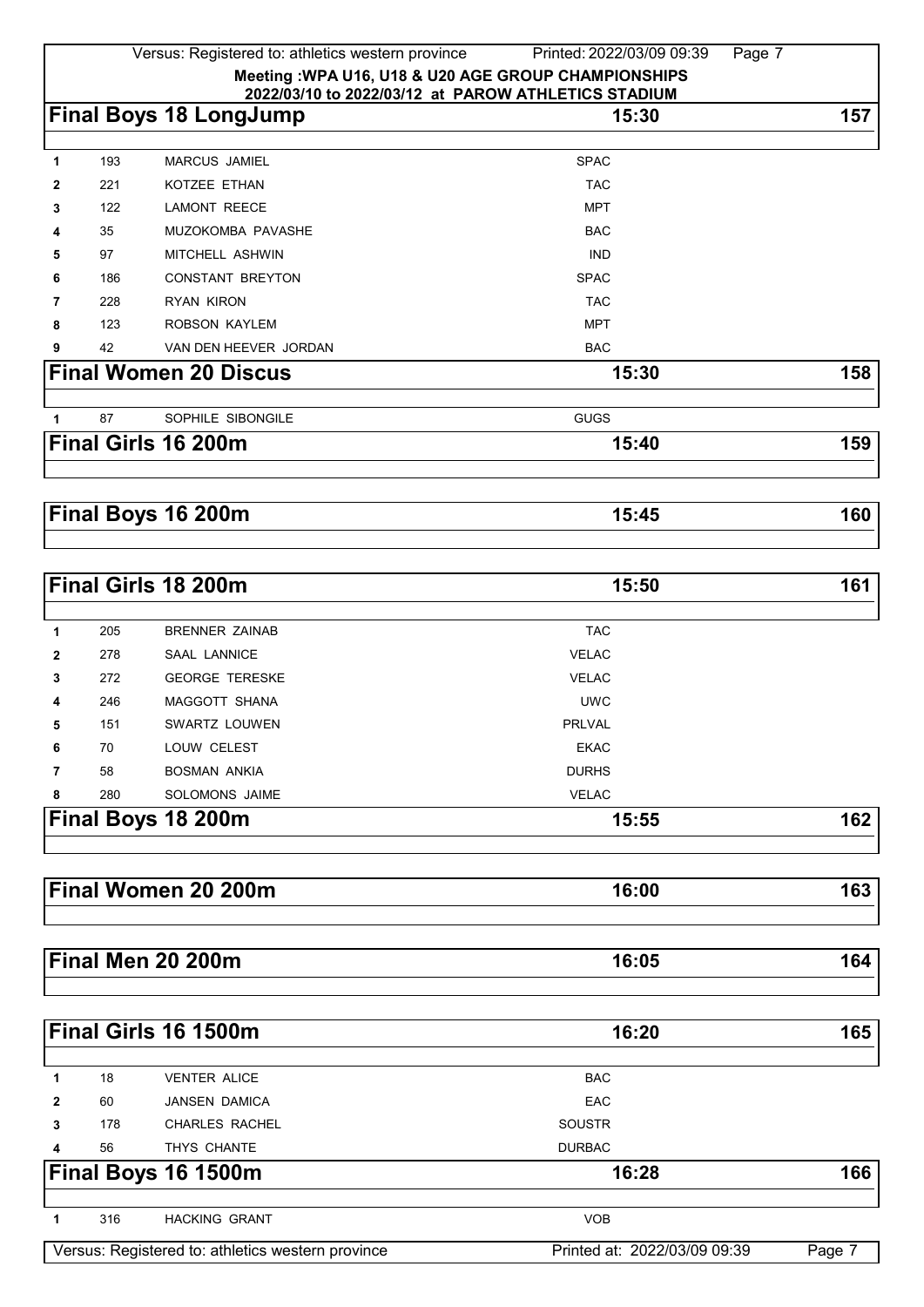|              |     | Versus: Registered to: athletics western province                            | Printed: 2022/03/09 09:39 | Page 8 |
|--------------|-----|------------------------------------------------------------------------------|---------------------------|--------|
|              |     | Meeting : WPA U16, U18 & U20 AGE GROUP CHAMPIONSHIPS                         |                           |        |
| $\mathbf{2}$ | 170 | 2022/03/10 to 2022/03/12 at PAROW ATHLETICS STADIUM<br><b>MCWILLIAM TROY</b> | <b>RBHS</b>               |        |
| 3            | 80  | <b>SCHMIDT SD</b>                                                            | <b>FAIRHS</b>             |        |
| 4            | 174 | <b>SCOTT ROBERT</b>                                                          | <b>RBHS</b>               |        |
| 5            | 159 | MARKGRAAFF DARIUS                                                            | <b>PRLVAL</b>             |        |
| 6            | 155 | JOHNSON JAMIAL                                                               | <b>PRLVAL</b>             |        |
| 7            | 69  | <b>OPPERMAN JAIDEN</b>                                                       | EAC                       |        |
| 8            | 288 | DAMARA BADRODEEN                                                             | <b>VELAC</b>              |        |
| 9            | 66  | <b>HENDRICKS VENTINO</b>                                                     | EAC                       |        |
| 10           | 254 | CHIROMBE ANESU                                                               | <b>UWC</b>                |        |
| 11           | 310 | <b>BHEBHA SIVE</b>                                                           | <b>VOB</b>                |        |
| 12           | 323 | <b>MBATSA ASAKHE</b>                                                         | <b>VOB</b>                |        |
|              |     | Final Girls 18 1500m                                                         | 16:36                     | 167    |
|              |     |                                                                              |                           |        |
| 1            | 152 | TULIS LEONA                                                                  | <b>PRLVAL</b>             |        |
| $\mathbf{2}$ | 309 | PETERSEN KEIRA                                                               | <b>VOB</b>                |        |
| 3            | 117 | <b>BOOYSEN ZONDREA</b>                                                       | <b>MPT</b>                |        |
| 4            | 84  | KROKRANI SINOTHANDO                                                          | <b>GUGS</b>               |        |
| 5            | 128 | <b>MBASA MICHEALA</b>                                                        | <b>MRWAC</b>              |        |
| 6            | 303 | <b>BESTER ABIGAIL</b>                                                        | <b>VOB</b>                |        |
| 7            | 20  | VISSER ANIKA                                                                 | <b>BAC</b>                |        |
| 8            | 130 | SMITH RICKECIA                                                               | <b>MRWAC</b>              |        |
| 9            | 61  | LINDERS J                                                                    | EAC                       |        |
| 10           | 125 | APRIL LEE-ANN                                                                | <b>MRWAC</b>              |        |
| 11           | 62  | <b>WILLIAMS SHARNEY</b>                                                      | EAC                       |        |
|              |     | Final Boys 18 1500m                                                          | 16:44                     | 168    |
|              |     |                                                                              |                           |        |

| Final Women 20 1500m |     |                                    | 16:52         | 169 |
|----------------------|-----|------------------------------------|---------------|-----|
| 1                    | 243 | <b>JOOSTE TAMICA</b>               | <b>UWC</b>    |     |
| $\mathbf{2}$         | 308 | <b>OCUINNEAGAIN CAITLIN</b>        | <b>VOB</b>    |     |
| 3                    | 85  | MABENTSELA SIWAPHIWE               | <b>GUGS</b>   |     |
| 4                    | 183 | <b>JIRI ANGELINA</b>               | <b>SPAC</b>   |     |
| 5                    | 239 | <b>ADAMS LEONTE</b>                | <b>UWC</b>    |     |
|                      |     | Final Men 20 1500m                 | 17:00         | 170 |
| 1                    | 68  | <b>MILES ETHAN</b>                 | EAC           |     |
| $\mathbf{2}$         | 259 | <b>JANTJIES GAWAIN</b>             | <b>UWC</b>    |     |
| 3                    | 261 | <b>JOSHUA JAYDEN</b>               | <b>UWC</b>    |     |
| 4                    | 135 | <b>DU PLESSIS TJAARD</b>           | <b>NEDRC</b>  |     |
| 5                    | 63  | ABRAHAMS RETHON                    | EAC           |     |
| 6                    | 88  | <b>JALI LUBABALO</b>               | GUGS          |     |
| 7                    | 324 | SWARTZ JORDI                       | <b>VOB</b>    |     |
| 8                    | 50  | <b>JAFTA CHARLTON</b>              | <b>BOTTAC</b> |     |
| 9                    | 314 | <b>DAVIDSON ROBERT</b>             | <b>VOB</b>    |     |
|                      |     | <b>Final Girls 16 4X100m Relay</b> | 17:15         | 171 |
|                      |     |                                    |               |     |